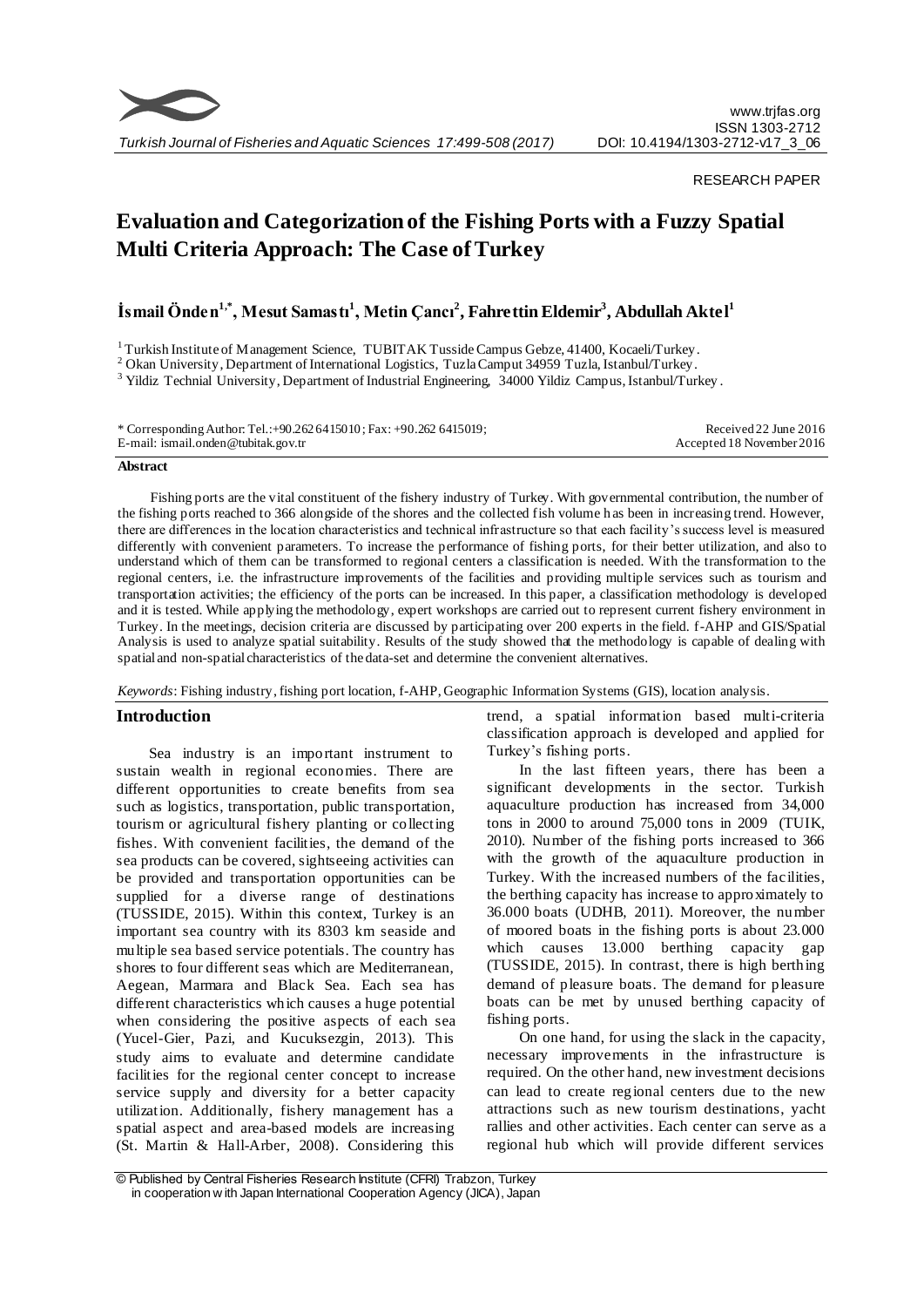such as farming, public transportation, and tourism centers. As a result new labor opportunities are expected to be created.

For the long-term sustainable and competitive fishing facilities, these facilities should be grouped based on their main core competencies and the spatial characteristics such as service nearby transportation alternatives, tourism attractions, population, and economic activities. It is obvious that high portion of the affecting criteria will be related with spatial characteristics. Thus the geographic aspect of the problem such as distance, density, and coverage should be taken into consideration. Geographic Information System (GIS) is a prevalent tool due to its capability of dealing spatial attributes. GIS is able to create network models which are useful for representing the transportation structure of focal study area, measuring spatial characteristics. Additionally it is possible to build geo-statistical models to analyze statistical patterns of the spatial parameters.

In the literature, different aspects of the fishing ports are researched by scholars. Yucel-Gier, Pazi, and Kucuksezgin (2013), analyzed the fish farming in the Gulluk Bay with GIS/spatial analysis. Gulluk Bay fish farm user behaviors and their percentages were determined by spatial analysis. The study showed how terrestrial and marine activities interacted differently with each other. Shivlani and Rudders (2003) used GIS in their study and analyzed the commercial fishery industry in Florida Keys National Marine Sanctuary Fishing Panels. Their program determined the long-term effects of marine zoning on commercial fishing. Erisman *et al.* (2011) analyzed the spatial structure of commercial marine fisheries in Northwest Mexico. They used the official landings data from local fisheries offices in that region. The results showed that a spatial pattern is existed in fishing activities. They found a positive linear relationship between the species composition of fisheries offices and both latitude and longitude data. Albet (2010), focused on the region of Cap de Creus' fishing activities with a spatial assessment. A spatial distribution activity is presented with combining existing data of artisanal fisheries' components together with gathered substrate type and seabed composition. They revealed that benthic communities are highly affected. In order to minimize the impact on benthic communities, they propose an alternative parceling and seasonal closures among the main fishing gear types. Portman, Jin, and Thunberg (2011) examined the aspects of the fishing industry and land use changes along two ports in New England. They focused on the relationship of changes in species biomass, landings and other fishing industry variables. They found that the smaller ports (Provincetown) are more vulnerable to ma rket conditions so there is a need for greater land use controls. Israel and Roque (2000) analyzed port developments in Philippines. They focused the port underutilization, marine resource depletion and other issues. They revealed that, high portion of the regional ports were underutilized and also municipal ports were inadequate for the region.

To deal with the different criteria, multi criteria decision making techniques are suggested by researcher in literature, as well. These techniques are been very popular due to their suitability for a wide range problem structures ( Ashrafzadeh, Rafiei, Isfahani, & Zare, 2012; Athawale, Chatterjee, and Chakraborty, 2012; Onden and Eldemir, 2015). One of the most popular multi-criteria technique is AHP and it is conceptualized by Saaty (1990). The AHP technique evaluates decision criteria and alternatives with pair-wise comparisons and reaches preference orders of the alternatives based on decision makers/experts' opinions. The analysis can use a linguistic or numeric scale for the comparisons. However due to the result is solely related to the expert judgments, the perception of the experts carry a huge significance on the decision. To balance the pessimistic and optimistic approaches, fuzzy analytic hierarchy process (f-AHP) is proposed in the literature. F-AHP uses a fuzzy interval with a membership degree for stating a judgment. That smooths the effect of the decision makers' attitude and results a better decision. There are different types of f-AHP approaches in literature such as Laarhoven and Pedrycz (1983), Chang (1996) and Buckley (1985)'s approaches. There are some criticis m for fuzzy extent analysis and applicability of Laarhoven's approach (Onden, Eldemir, & Acar, 2016). Thus Buckley's approach is used in the paper. In addition, multi criteria spatial decision making with GIS/Spatial analysis approaches are used for evaluation of suitability levels for candidate facilities by researchers such as Malczewski (1999); Jankowski (1995).

In the study a classification approach is developed for existing fishing ports located in Turkey. The approach used a multi-criteria spatial approach with integration of the Buckley (1985)'s f-AHP and GIS. In the following section, the methodology of the study is given with background of the analysis techniques. Then the study area, Turkey shoreline, is covered. After the methodology and the study area, the application section follows where the steps of the implementation are expressed, necessary calculations are done and the findings are given. The final chapter concludes the work by summarizing the study with a brief discussion.

# **Materials and Methods**

In the study a classification methodology is discussed based on a fuzzy spatial multi-criteria decision analysis for determining the regional centers of a set of similar facilities. Within that context, a holistic solution approach is suggested for classifications of the fishing ports. In the calculations, two main analysis approaches which are GIS and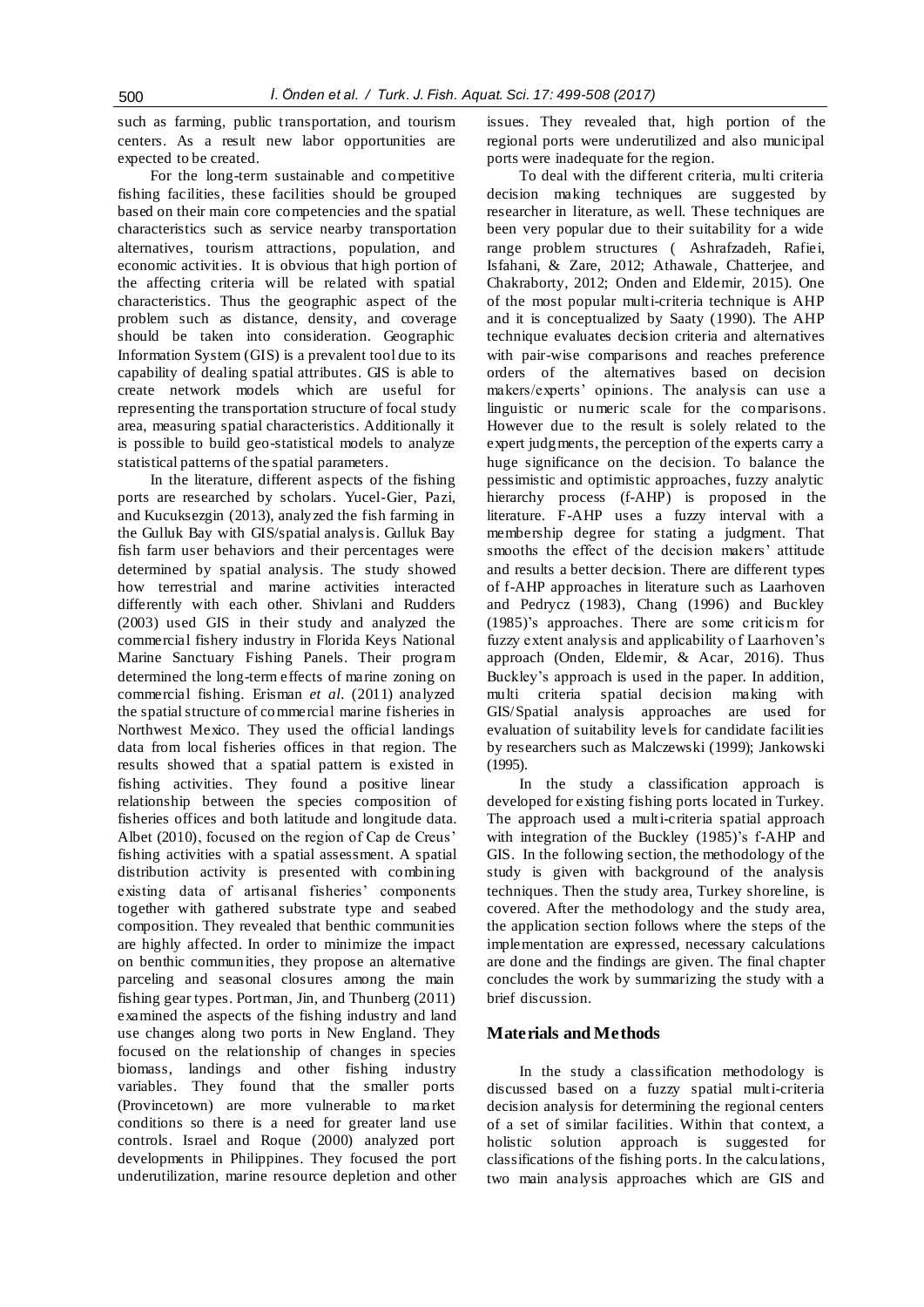Buckley's F-AHP are integrated. F-AHP recommended for evaluating and prioritizing the decision criteria. GIS is used to analyze the spatial patterns of the affecting decision criteria that have influence over the decision. Mentioned two different approaches are integrated with a logical flow, and the steps of the methodology are illustrated in Figure 1.

The methodology started with the decision criteria determination. That step carried an importance since it draws the scope and limitations of the study. Besides, the convenience of the decision criteria will enhance the reliability of the decision analysis. Thus this step has significant importance for reaching the convenient classifications. Due to it is a crucial part of the study, experts who has experience related to the topic should be gathered together in workshops and discuss which criteria have influence on the decision and what their priorities are. Hence there will be multiple decision criteria, a convenient evaluation methodology is necessary. F-AHP has been found useful and numerous studies are conducted based on that technique for evaluation and also decision making (Saaty, 2008). The technique is capable of representing the fuzziness in the experts' judgments. It also provides simplicity in comparisons with pairwise comparisons. The technique is capable of measuring the criteria weights which is the input of the GIS. GIS is capable of analyze spatial patterns of geographic data and draw a conclusion based on the considered spatial data.

# **F-AHP**

F-AHP is a decision making and evaluation technique that allows researchers to measure the

criteria priorities and compare the alternatives, then reach the best alternative among an alternative set. For the analysis, three steps to reach the decision are expressed and formulas are given.

The first step is the construction of the pairwise comparison matrix. During this step linguistic values can be used for pair-wise comparisons to take the judgments of the experts. Saaty's fuzzy scale is adequate for converting linguistic judgements of the experts. The fuzzy triangular numbers convert the crisp numbers into fuzzy values where lower (L), median (M) and upper (U) stands for the triangular fuzzy number components with a membership degree. With this approach instead of representing an exact (crisp) value, it is possible to define an interval for representing a judgement. The suggested fuzzy triangular scale's expression expressed in the Table 1 and the illustration of the fuzzy values are given in Figure 2.

The comparison matrix of C should be consisted with the linguistic comparison values of  $\tilde{c}_{ii}$ . The fuzzy comparison matrix  $\tilde{c}_k$  will represent the fuzzy equivalents of the comparisons and the structure is given in the equation 1. The table will be the experts simple pair-wise comparison's fuzzy representation in a matrix.

$$
\mathcal{L}_k = \begin{bmatrix} 1 & \tilde{a}_{12} & \cdots & \tilde{a}_{1n} \\ \tilde{a}_{21} & 1 & \cdots & \tilde{a}_{2n} \\ \vdots & \vdots & \ddots & \vdots \\ \tilde{a}_{n1} & \tilde{a}_{n2} & \cdots & 1 \end{bmatrix} = \begin{bmatrix} 1 & \tilde{a}_{12} & \cdots & \tilde{a}_{1n} \\ 1/\tilde{a}_{12} & 1 & \cdots & \tilde{a}_{2n} \\ \vdots & \vdots & \ddots & \vdots \\ 1/\tilde{a}_{1n} & 1/\tilde{a}_{2n} & \cdots & 1 \end{bmatrix}, k = 1, 2, \ldots \quad n \quad (1)
$$

The next step is the weight calculation. Geometric means of the triangular fuzzy values,  $\tilde{r}_i$ and fuzzy weights  $\widetilde{w}_i(Li,Mi,Ui)$  will be found in this step. In other wordsi multiple expets' opinions represented by a matrix will be converted to an

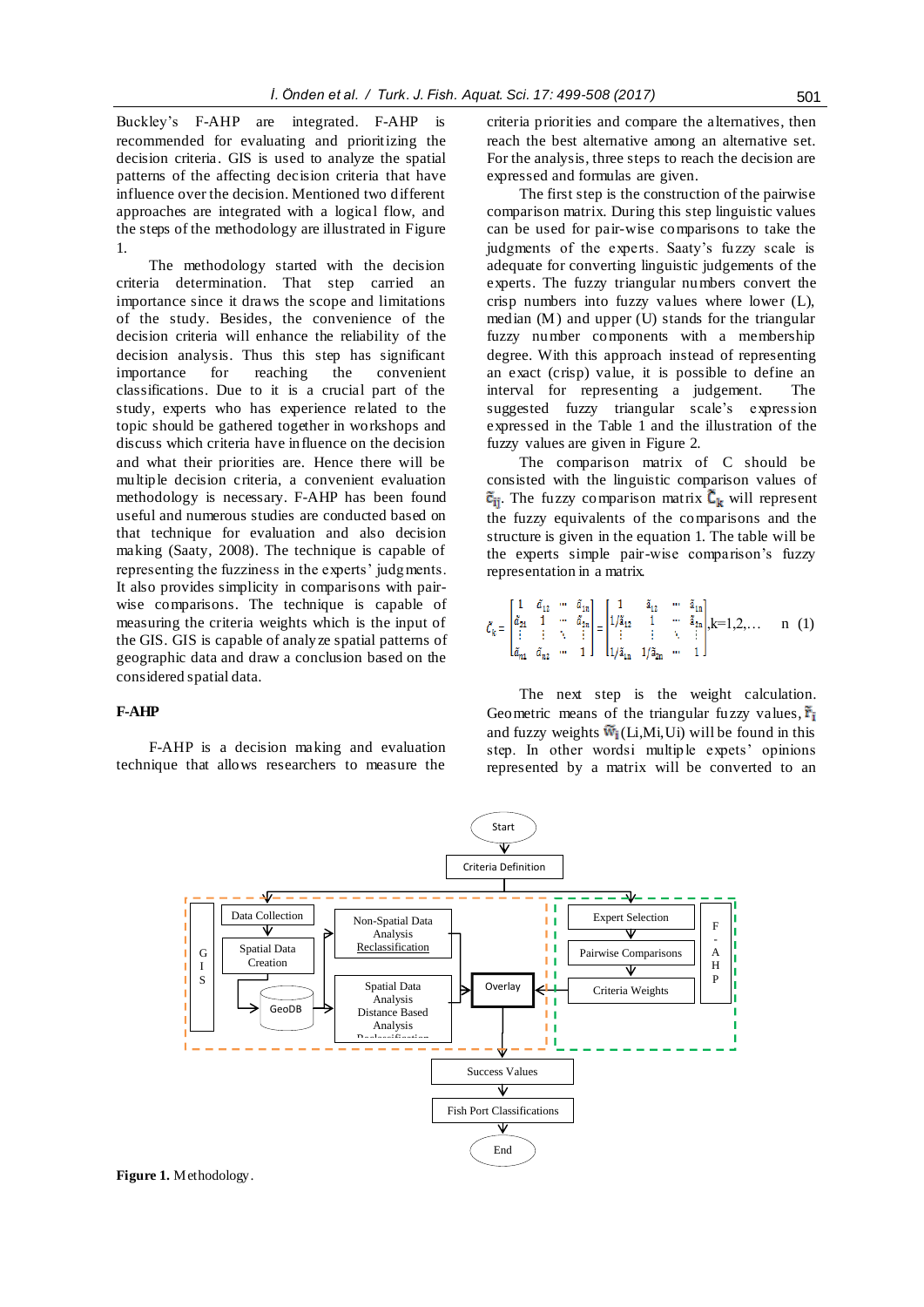

**Figure 2.** Saaty scale expressed as fuzzy sets (Durán & Aguilo, 2008).

**Table 1**. Fuzzy scale

| Fuzzy number | Linguistic scales       | Scale of triangular fuzzy | Reciprocal triangular fuzzy |
|--------------|-------------------------|---------------------------|-----------------------------|
|              |                         | number                    | numbers                     |
|              | <b>Extremely Strong</b> | (9, 9, 9)                 | (0,11, 0,11, 0,11)          |
|              | Intermediate Value      | (7, 8, 9)                 | (0,11, 0,13, 0,14)          |
|              | Very Strong             | (6, 7, 8)                 | (0,13, 0,14, 0,17)          |
|              | Intermediate Value      | (5, 6, 7)                 | (0,14, 0,17, 0,2)           |
|              | Strong                  | (4, 5, 6)                 | (0,17, 0,2, 0,25)           |
|              | Intermediate Value      | (3, 4, 5)                 | (0,2, 0,25, 0,33)           |
|              | Moderately Strong       | (2, 3, 4)                 | (0,25, 0,33, 0,5)           |
| 8            | Intermediate Value      | (1, 2, 3)                 | (0,33, 0,5, 1)              |
|              | <b>Equally Strong</b>   | (1, 1, 1)                 | (1, 1, 1)                   |

understandable fuzzy numbers. Equation 2 and 3 explains the mathematical representation of the calculations of the  $\tilde{r}_i$  and  $\tilde{w}_i$ . These values give the fuzzy priority values of the decision criteria based on the comparisons.

$$
\tilde{\mathbf{r}}_{i} = (\tilde{\mathbf{a}}_{i1} \otimes \tilde{\mathbf{a}}_{i1} \otimes \dots \otimes \tilde{\mathbf{a}}_{in})^{\frac{1}{n}},\tag{2}
$$

$$
\widetilde{\mathbf{w}}_i = \widetilde{\mathbf{r}}_i \otimes (\widetilde{\mathbf{a}}_{i1} \oplus \widetilde{\mathbf{a}}_{i1} \oplus \dots \oplus \widetilde{\mathbf{a}}_{in})^{-1} \tag{3}
$$

In the last step, fuzzy numbers' conversions into crisp numbers by defuzzification operation will be taken place. To reach the crisp values firstly fuzzy relative matrix should be obtained. Total integration value method with  $\omega \in [0,1]$  index optimism is used (Liou & Wang, 1992).

# **GIS**

GIS is suggested to analyze the spatial characteristics of the considered decision criteria. Two types of data analysis tools are suitable for dealing the data types used in the study. The first is the euclidean distance analysis can be applied for point or line types of data. The analysis tool takes the existing geographic feature's location and creates a raster map that expresses distances towards to the considered feature. The output maps are useful when a continuous plane is considered for a location analysis. (For further analytical background of the analysis see: (ESRI, 2014a). The other convenient data analysis approach is the hot spot analysis which is an example of spatial statistical analysis and clustering analysis. This analysis approach is useful when the spatial characteristics of a plane are considered. Polygon type data can be used for a widerange variety of data such as purchasing power, population, and these data types can be analyzed with a hot spot analysis. Hot spot analysis is convenient to examine the data is clustered or not and the results can lead you to create regions based statistical classifications (for further explanation, see: (ESRI, 2014b; Onden, Eldemir, & Çancı, 2014).

The GIS analysis and fuzzy multi criteria analysis create a various set of outputs. Overlaying which is an analysis tool of GIS ensures to meet the need of a final decision associated by different outputs. Overlaying tool calculates a final result map with the inputs of a distance or a hot-spot map in raster format. It is capable of using weights of the each decision criteria derived from f-AHP analysis. With an overlay tool, decision makers' expressions and judgements over decision criteria and spatial analysis results can be integrated and a final map can be obtained. The analysis will express the success value of considered study area. The output is also a raster map and the results show the values of the whole considered area. Those values can intersect with point, line or polygon data if a vector data is considered as alternatives. For details of the analysis, see: "ArcGIS Help 10.1- Understanding Overlay Analysis" (2015). The results of the overlay analysis give the success values of each considered attribute. These values should be clustered. For defining the intervals of the success values natural break (Jenks, 1967) approach can be used, and the labels of the considered facilities can defined with the break values of their success values. After that, new policies can be discussed and reported to the decision makers based on the quantitative holistic approach which takes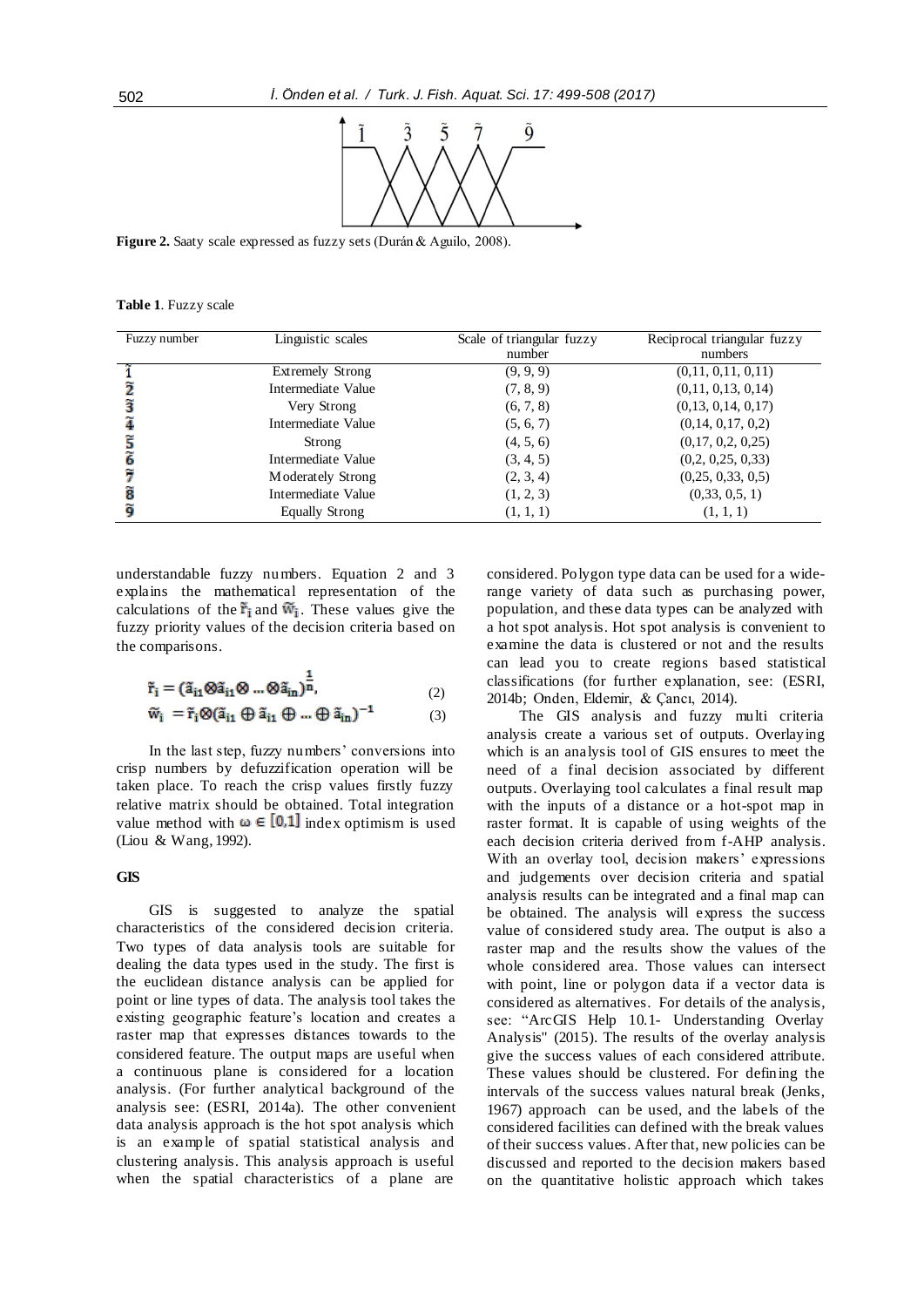

**Figure 3.** Fishing Port Capacities.

#### **Table 2.** Fishing Ports Qualification services

| <b>Qualification</b>                | M armara | Aegean | Mediterra | <b>Black Sea</b> | Lakes | Total |
|-------------------------------------|----------|--------|-----------|------------------|-------|-------|
|                                     |          |        | nean      |                  |       |       |
| Farming                             | 21       |        |           | 133              |       | 321   |
| Farming and Tourism                 | 10       |        |           |                  |       | 27    |
| Farming, Transportation and Tourism |          |        |           |                  |       |       |
| Farming and Transportation          |          |        |           |                  |       |       |
| Total                               | 33       | 60     | 19        | 149              |       | 366   |

**Table 3.** Fishing Port Classification Criteria

| <b>Facility Specialties</b> | Port Services               | Fransportation | Social Effects |
|-----------------------------|-----------------------------|----------------|----------------|
| Collection                  | Pier length                 | Highway        | Population     |
| Distribution                | <b>Utilities</b>            | Seaports       | Shopping       |
|                             | Catering and other services | Railway        |                |
|                             | Refueling                   | Airport        |                |
|                             | Pre-Cooling                 |                |                |

spatial characteristics of the decision environment.

#### **Study Area**

Turkey is selected as study area to apply the methodology in the paper. Turkey has shores in Black Sea, Marmara Sea, Aegean Sea, and Mediterranean Sea, and the total seashore reaches to 8333 kilometer. Additionally Istanbul and Canakkale Bosporus are one of the most dense transportation corridor mostly used for oil transportation between Black Sea and Mediterranean Sea is located in Turkey. The mentioned characteristics make Turkey as an important maritime country and increase its potential related to sea issues. However it can be said that the mentioned potential can be used in a more effective way. One of the way is to focus on fishing industry and strengthen the fishery economy. Centralization of the facilities and creating regional centers is discussed by researchers who have different expertise. W ith this approach scale economy can be enhanced and different services can be given due to integrated and increased demand and supply. Currently, there are 361 fishing ports on Turkey coast lines and 5 are located on lakesides (UDHB, 2011). The numbers are suitable for classification strategies.

The fishing ports are mainly considered as farming facilities for the fishery industry. However due to these facilities are located in different sea environments, the service capabilities of the facilities show differences individually. For instance, the facilities located in South Aegean Region of Turkey can be used for tourism activities and the facilities located in Black Sea can also be used for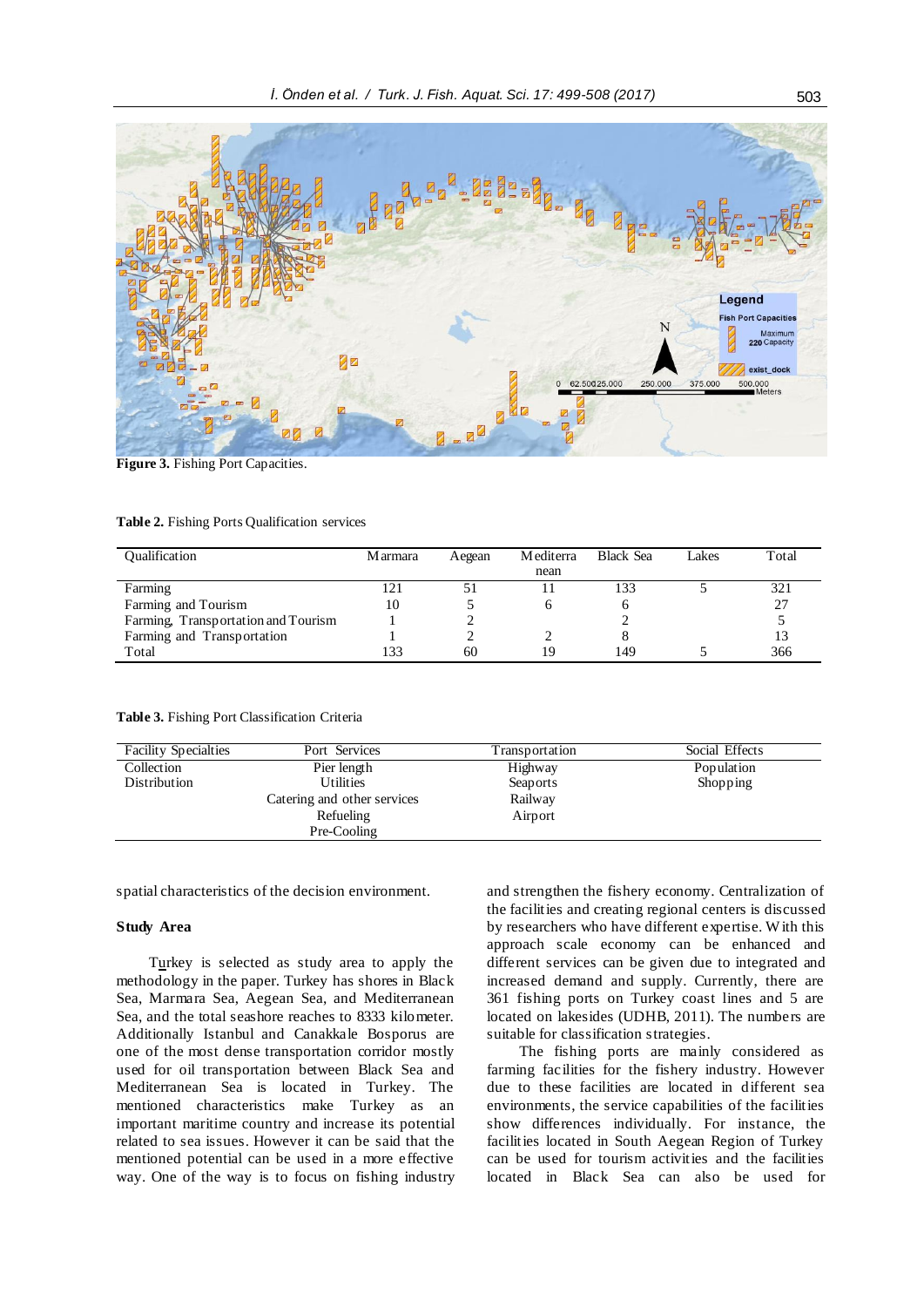| Main-Criteria               | <b>Facility Specialties</b> | Port Services | Transportation | Social Effects | Weight |
|-----------------------------|-----------------------------|---------------|----------------|----------------|--------|
| <b>Facility Specialties</b> |                             |               |                |                | ).24   |
| <b>Port Services</b>        |                             |               |                |                | 0.33   |
| Transportation              |                             |               |                |                | 0.31   |
| Social Effects              |                             | 0.33          |                |                |        |

**Table 4.** Geometric means of the fuzzy evaluation matrix with respect to the goal

**Table 5.** Geometric means of the fuzzy evaluation matrix with respect to the facility specialties

| $\cdots$<br>Specialties<br>racılıtv | $\mathbf{11}$<br>`ollect1on | )1stribut10n | Weight | <b>Global Priority</b> |
|-------------------------------------|-----------------------------|--------------|--------|------------------------|
| <sup>o</sup> ollection              |                             |              | ∪.∟    | 0.10<br>∪.⊥∠           |
| Distribution                        |                             |              | U.J    | $\mathbf{1}$<br>∪.⊥∠   |

**Table 6.** Geometric means of the fuzzy evaluation matrix with respect to the port services

| <b>Port Services</b> | $\overline{\text{Pier}}$ length | <b>Utilities</b> | Catering and   | Refueling | Pre-    | Weight | Global Priority |
|----------------------|---------------------------------|------------------|----------------|-----------|---------|--------|-----------------|
|                      |                                 |                  | other services |           | Cooling |        |                 |
| Pier length          |                                 | 0.5              |                |           |         | 0.18   | 0.06            |
| <b>Utilities</b>     |                                 |                  | 0.5            |           |         | 0.22   | 0.07            |
| Catering<br>and      |                                 |                  |                |           |         | 0.30   | 0.10            |
| other services       |                                 |                  |                |           |         |        |                 |
| Refueling            |                                 |                  | 0.33           |           |         | 0.16   | 0.05            |
| Pre-Cooling          | Ó.5                             |                  |                | 0.5       |         | 0.14   | 0.05            |

**Table 7.** Geometric means of the fuzzy evaluation matrix with respect to the transportation

| Transportation | Highwav | Seaports | Railwav           | Airport | Weight | Global Priority |
|----------------|---------|----------|-------------------|---------|--------|-----------------|
| Highway        |         |          |                   |         | 0.50   | 0.15            |
| Seaports       | 0.33    |          | ò.33              |         | 0.18   | 0.05            |
| Railway        | U.JJ    |          |                   |         | 0.26   | 0.08            |
| Airport        |         |          | $0.\overline{3}3$ |         | 0.07   | 0.02            |

**Table 8.** Geometric means of the fuzzy evaluation matrix with respect to the social effects

| Effects<br>Social | Population | Shopping | Weight | <b>Global Priority</b> |
|-------------------|------------|----------|--------|------------------------|
| Population        |            |          | U.42   | 0.05                   |
| Shopping          |            |          | ∪.∪    | 0.06                   |

transportation (TUSSIDE, 2015). Due to the mentioned difference, capacities of the facilities show variety to meet the service demand. These characteristics show the variety in the fishing ports and the evaluations should represent different aspects of the facilities. Figure 3 is used to illustrate the geographic locations of the facilities with their boat capacities.

The distribution of the fishing ports based on their capabilities of farming and transportation is expressed in Table 2 based on the Turkish maritime fishery report ( UDHB, 2011). The table also gave the regional distributions of the facilities which also illustrated in Figure 3. The numbers are also showing

that fishing ports have different capabilities than fishery activities. Despite the fact that high portion of the facilities serve as a farming facility, other services are already being taken care of by these facilities.

# **Application**

The previous chapters expressed the proposed methodology and the characteristics of the study area. The methodology applied in Turkey to evaluate and classify the existing fishing ports based on the considered decision criteria. For the classifications, a geographic model is developed in ArcGIS, and a toolbox in GIS software is created to analyze the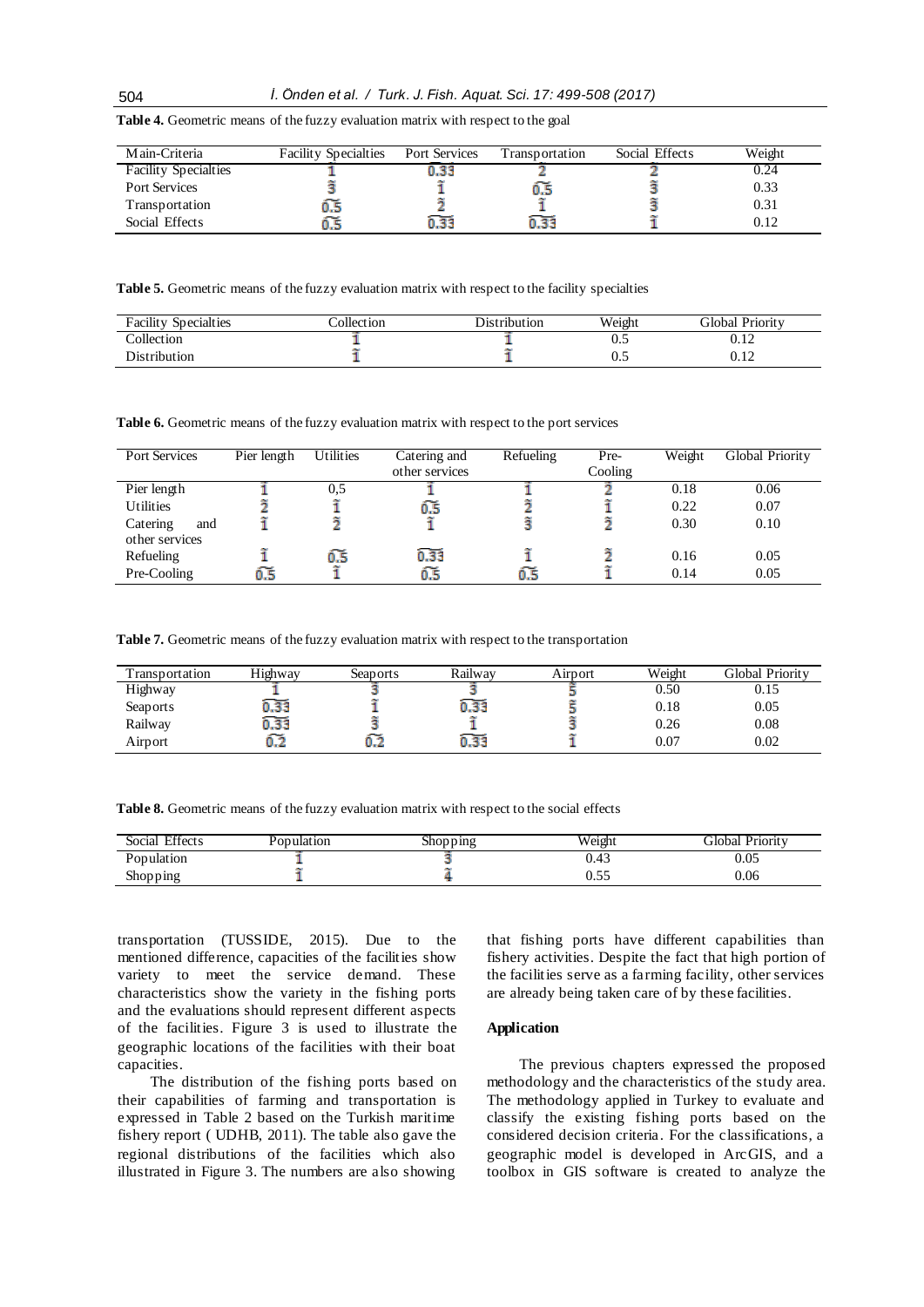**Table 9.** Criteria Weights

| Main Criteria               | Weights | Sub-Criteria                | Weight | Global Priority |
|-----------------------------|---------|-----------------------------|--------|-----------------|
| <b>Facility Specialties</b> | 0.24    | Collection                  | 0.50   | 0.12            |
|                             |         | Distribution                | 0.50   | 0.12            |
|                             |         | Pier length                 | 0.18   | 0.06            |
|                             |         | <b>Utilities</b>            | 0.22   | 0.07            |
| <b>Port Services</b>        | 0.33    | Catering and other services | 0.30   | 0.10            |
|                             |         | Refueling                   | 0.16   | 0.05            |
|                             |         | Pre-Cooling                 | 0.14   | 0.05            |
|                             |         | Highway                     | 0.50   | 0.15            |
| Transportation              | 0.31    | Seaports                    | 0.18   | 0.05            |
|                             |         | Railway                     | 0.26   | 0.08            |
|                             |         | Airport                     | 0.07   | 0.02            |
|                             |         | Population                  | 0.43   | 0.05            |
| Social Effects              | 0.12    | Shopping                    | 0.55   | 0.06            |



**Figure 4.** Spatial data used in analysis.

dataset and reach the clusters of the fishing ports. The toolbox gives the clusters of the fishing ports as the result of the analysis.

The methodology starts with determining the decision criteria. The criteria determination is the most important step due to it forms the analysis structure, data set in the decision environment. However, due to lack of studies in literature focused on classifications or location decisions of fishing ports, determining the decision criteria based on previous studies is not possible. Thus, four different workshop studies with over 200 experts are done to discuss current status of the fishing industry and problems of the sector and what decision criteria should be considered for evaluating the fishing ports in Turkey. Fishery industry specialists, local fishery corporation authorities, academics are invited to participate the workshops. Each workshop is focused on different geographic areas of Turkey, and criteria list is created as the result of the meetings. Fishing Port Classifications decision criteria are grouped in 4 main titles. These are Facility Specialties, Port Services, Transportations and Social Effects. These classifications and their sub-criteria details are expressed in Table 3.

After the workshops, a relatively s mall group of

experts are gathered to evaluate the selected decision parameters with pairwise comparisons. The focal group consisted by five experts. The experts represented the private and public sector on the subject. Three experts represented the private and public sector side of the considered problem. Two experts, who have also academic background, were organized and participated the workshops events and participated the evaluations to represent the findings and discussions of the mentioned events. The participants have background about data analysis, spatial and city planning, maritime science and fishery.

The evaluations of the decision parameters are done based on the Buckley's f-AHP methodology in the focal meeting. During the discussions of the pairwise comparisons, group decision making approach is used. The experts discussed the superiorities of the decision criteria with the linguistic scale and reach a comparison decision. These linguistic judgments are converted to fuzzy triangular values. Then, these values are used in f-AHP analysis. Table 4 expressed the fuzzy numbers of the five experts' judgments over the main criteria.

Table 5-8 expressed the fuzzy values of the pairwise comparison of the experts over sub-criteria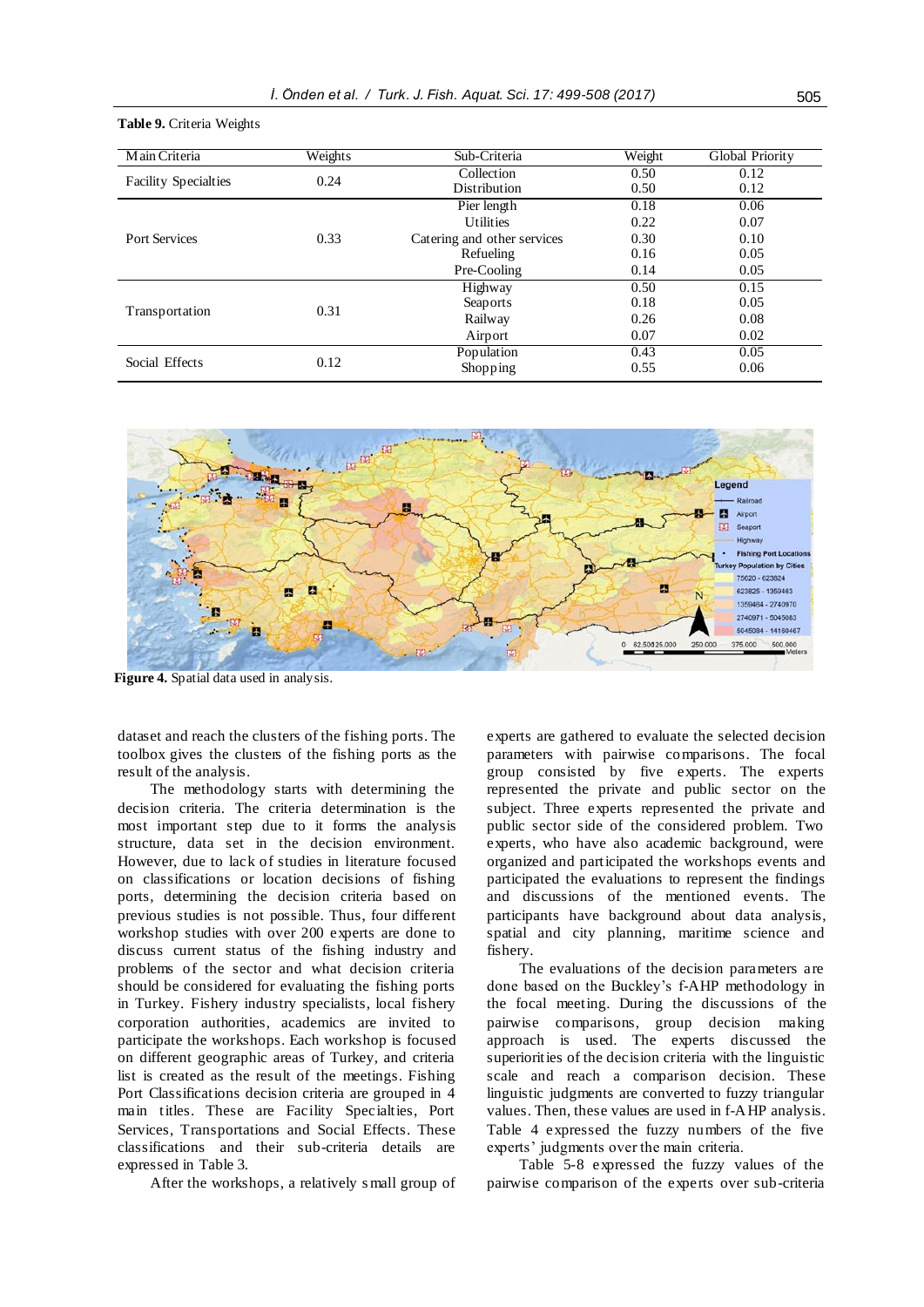

**Figure 5.** Final Classifications of the fishing ports and classification intervals.



**Figure 6.** Type A Fishing Ports.

of the each main criteria.

The criteria priorities found as the result of the f-AHP analysis and calculated values are expressed in the Tables 4, 5, 6, 7 and 8. The global weight values expressed in Table 4 shows the priorities of the maincriteria. The weight given in Tables 5, 6, 7 and 8 is the comparison results of the sub-criteria and the global priority means how much affect the subcriterion has over the decision. The results showed that the port services criteria is the most important criterion among the criteria. Transport, facility specialties and social effects followed the port services criterion based on the priority values. After reaching the priorities of the main criteria, sub-criteria weights are calculated with the same approach and the weights are given in Table 9.

Spatial analysis is the next step after criteria determination meetings and evaluations. To be able to perform the spatial analysis, input geographic data should be created. Data collection and creation is carried out in this step. Fishing port locations and their attributes such as capacity, total berthing capacities, cooling capability, anchor length, lighthouse existence, overwintering capacities and so

on is collected and vector data is created for fishing port locations. In addition to fishing specialties of the facilities, social facilities on the ports are collected and added to the feature's attribute table. Besides, other geographic data and their attributes are collected such as city borders, railway and highway line data as transportation infrastructure, and population. Nonspatial demographic data is digitized in city border scale. Figure 4 is illustrated the considered geographic data and study area.

Spatial analysis step is carried out after data preparation step. In that step a geographic model and a toolbox in ArcGIS is developed. The toolbox takes the created criteria data and criteria weights as input, analyzes the data and gives a final map that represents the success value of fishing ports. In addition to data preparation tool such as project, data environment properties, euclidean distance analysis and hot spot analysis are used in model as data analysis tools. The model takes each sub criteria map as inputs and after carrying out of the spatial analysis and spatial statistics analysis, overlaying tool reached the success values with calculated criteria weight gathered from f-AHP analysis.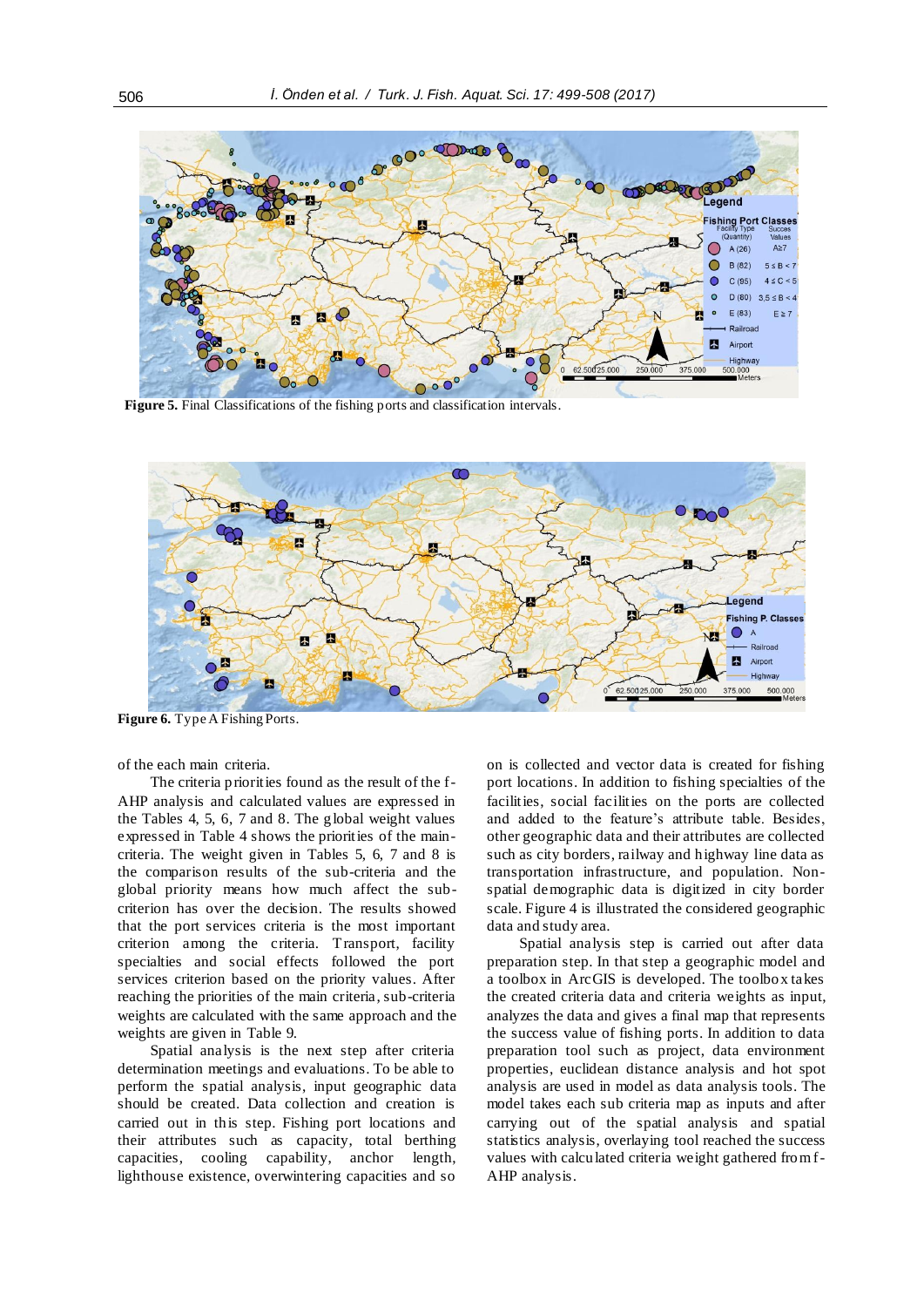As the result of the analysis, success values for 366 fishing are found. These values are between 0 and 10. The most successful alternative had 9.712 and the least successful alternative had 2.215 value. The calculated values are clustered based on natural break points and clustered in 5 classes.

The classification labels are given as type A, B, C, D and E. Type A stands for the most successful candidate fishing ports to become regional centers and E is given for the least successful ones. How the spatial success values distributed on plane, ports are illustrated according to their success values in Figure 5. The figure expresses the spatial sprawl of the classes and the classification values. 26 fishing ports are found as type A, and those nodes are convenient facilities for the conversion to a regional center.

It is seen in Figure 6 that 10 regions are found as convenient as the result of the applied methodology. Since the goal of the study is detecting the most suitable regions among alternatives for serving as the regional centers, it can be said that the outputs are covering the demands expected by the goals.

# **Conclusion**

The classification of the fishing ports located in Turkey based on their capabilities is done in this study. The idea was to detect the ports which can be a regional center among the alternatives. To reach the classifications, a spatial multi-criteria solution approach is applied in the study area. Expert thoughts and spatial analysis results are combined in an iterative solution methodology based on GIS and f-AHP. The success values of the fishing ports are calculated via the mentioned methodology. The analysis gave the result that in 10 regions, 26 facilities is convenient for conversion to a regional center with the considered parameters. That conversions might create a greater impact on regional economy with centralized services and increase economic potential of the facilities.

As the result of the workshops, all decision criteria are prioritized by experts and the most important criterion is found as port services. Although it is not solely able to ensure a facility alternative as a regional center, it carries the highest impact on the decision. Since the whole study area has different alternatives, it is important to drive a candidate forward in the alternative set. With other words, port services such as pier length and utilities are important in differentiating the close facilities. The second most important main criterion is found as transportation. Third and fourth important criteria are found as facility specialties and social effects in sequence. Although their weights are less, however they affect the ranks of the alternatives significantly. It can be said that all criteria has some level of significance on the regional center classification decision. The decision criteria results are combined with the GIS outputs which are the alternatives' spatial analysis

performance.

It is important to use of pair-wise comparisons and detecting superiorities of the decision criteria in fishery industry. That approach gives chance to evaluate the affecting criteria and calculating their weights. In addition that is a novelty in literature; it also shows that the fuzzy multi-criteria applications are applicable for the research area. The approach can be used for other arguable problems in the field. However it is not satisfactory in most of location decision. Thus, the use of GIS analyses is also another contribution to the literature. The application is shown that qualitative analysis approaches might generate practicable results for policy makers.

#### **References**

- Albet, A.P. (2010). Spatial Assessment and impact of Artisanal Fisheries Activity in Cap de Creus. MSc. thesis. University of the Algarve.
- ArcGIS Help 10.1 Understanding overlay analysis. (n.d.). http://resources.arcgis.com/en/help/main/10.1/index.ht ml#//009z000000rs000000 (accessed June 4, 2015)
- Ashrafzadeh, M., Rafiei, F.M., Isfahani, N.M., & Zare, Z. (2012). Application of fuzzy TOPSIS method for the selection of warehouse location: a case study. *Interdisciplinary Journal of Contemporary Research in Business*, *3*(9), 655–667.
- Athawale, V.M., Chatterjee, P., & Chakraborty, S. (2012). Decision making for facility location selection using PROMETHEE II method. *International Journal of Industrial and Systems Engineering*, *1*(11), 16–30. doi: 10.1504/IJISE.2012.046652.
- Buckley, J.J. (1985). Fuzzy hierarchical analysis. *Fuzzy Sets and Systems*, *17*(3), 233–247, doi:10.1016/0165- 0114(85)90090-9.
- Chang, D.-Y. (1996). Applications of the extent analysis method on fuzzy AHP. *European Journal of Operational Research*, 95(3), 649–695, doi:10.1016/0377-2217(95)00300-2.
- Durán, O., & Aguilo, J. (2008). Computer-aided machinetool selection based on a Fuzzy-AHP approach. *Expert Systems with Applications*, 34(3), 1787–1794. http://doi.org/10.1016/j.eswa.2007.01.046
- Erisman, B.E., Paredes, G.A., Plomozo-Lugo, T., Cota-Nieto, J.J., Hastings, P.A., & Aburto-Oropeza, O. (2011). Spatial structure of commercial marine fisheries in Northwest Mexico. *ICES Journal of Marine Science*, *68*(3), 564–571, doi: 10.1093/ icesjms/fsq179.
- ESRI (2014a). Euclidean Distance (Spatial Analyst). http://resources.arcgis.com/en/help/main/10.1/index.ht ml#//009z0000001p000000(accessed June 4, 2015)
- ESRI (2014b). How Hot Spot Analysis (Getis-Ord Gi\*) works. http://resources.arcgis.com/en/help/main/10.2/ index.html#//005p00000011000000 (accessed June 4, 2015)
- Israel, D.C., & Roque, R.M.G.R. (2000). *Analysis of Fishing Ports in the Philippines*. Makati City.
- Jankowski, P. (1995). Integrating geographical information systems and multiple criteria decision-making methods. *International Journal of Geographical Information Systems*, *9*(3), 251–273. Retrieved from http://www.tandfonline.com/doi/abs/10.1080/0269379 9508902036